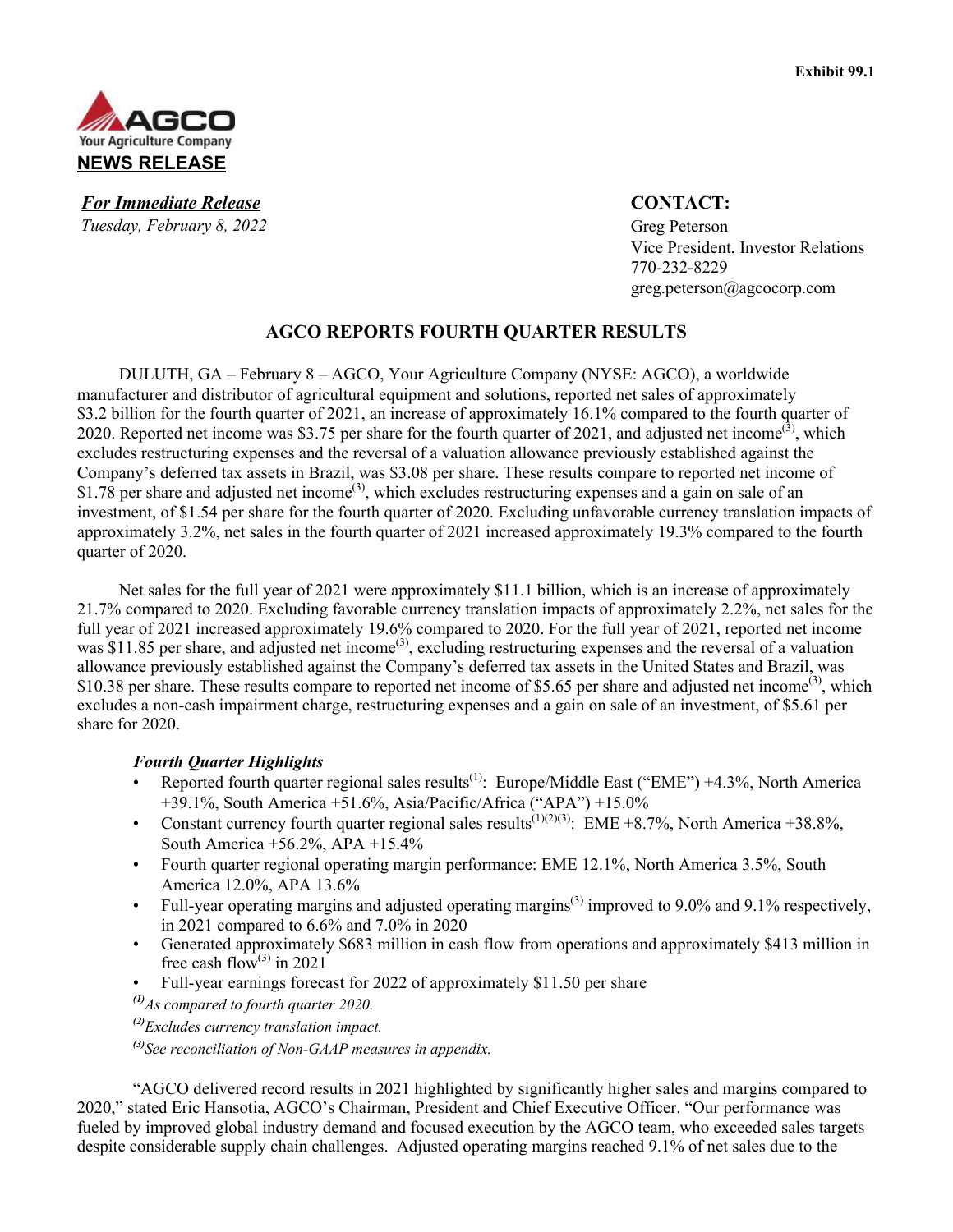benefits of sales growth and pricing that helped to offset substantial inflationary cost pressures. Our smart technology product lines are in strong demand and are driving productivity improvements for our customers and growth opportunities for AGCO. Looking forward to 2022, we expect supply chain pressures to persist, presenting challenges throughout the year. Our teams are working tirelessly with our suppliers to mitigate the impact of these issues to serve our customers as well as to deliver another strong year of performance. We are forecasting sales growth and margin expansion in 2022 as industry demand trends positively and our farmer-first strategy gains traction."

# **Market Update**

|                               |                           | <b>Industry Unit Retail Sales</b> |
|-------------------------------|---------------------------|-----------------------------------|
|                               | <b>Tractors</b>           | <b>Combines</b>                   |
| Year ended December 31, 2021  | Change from<br>Prior Year | Change from<br>Prior Year         |
| North America <sup>(1)</sup>  | 14%                       | 24%                               |
| South America                 | 22%                       | 20%                               |
| Western Europe <sup>(2)</sup> | 16%                       | 3%                                |

*(1) Excludes compact tractors.*

*(2) Based on Company estimates.*

"Elevated soft commodity prices are supporting improved farm income in 2021 despite significantly higher farm input costs", stated Mr. Hansotia. "These favorable farm fundamentals are resulting in robust demand for agricultural equipment as farmers look to upgrade their fleets."

 "Full year global industry retail sales of farm equipment in 2021 were higher across AGCO's key markets, with fourth quarter industry retail sales higher than the prior year despite a strong finish to 2020," continued Mr. Hansotia. "North American full-year industry retail tractor sales were up significantly across all horsepower categories compared to the previous year. Sales of high horsepower tractors and combines showed the most strength as an extended fleet age and favorable commodity prices stimulated demand. These conditions are expected to continue, resulting in higher forecasted North American industry sales in 2022. In Western Europe, industry retail tractor sales increased approximately 16% for the full year of 2021 compared to 2020. Healthy income levels for arable farmers as well as dairy and livestock producers supported increased equipment demand in 2021. Market demand improved across all the major Western European markets with the strongest growth in Italy, Finland and the United Kingdom. We expect 2022 industry demand in Western Europe to be flat to modestly higher compared to the improved levels in 2021. South American industry retail tractor sales increased 22% during 2021, with robust recovery in Brazil and Argentina as well as the smaller South America markets. Increased crop production and favorable margins are supporting farm profitability. We expect farm economics to remain supportive in South America resulting in increased 2022 industry sales compared to 2021. Longer term, we remain optimistic that elevated grain demand driven by population growth and increased protein consumption will support favorable industry conditions."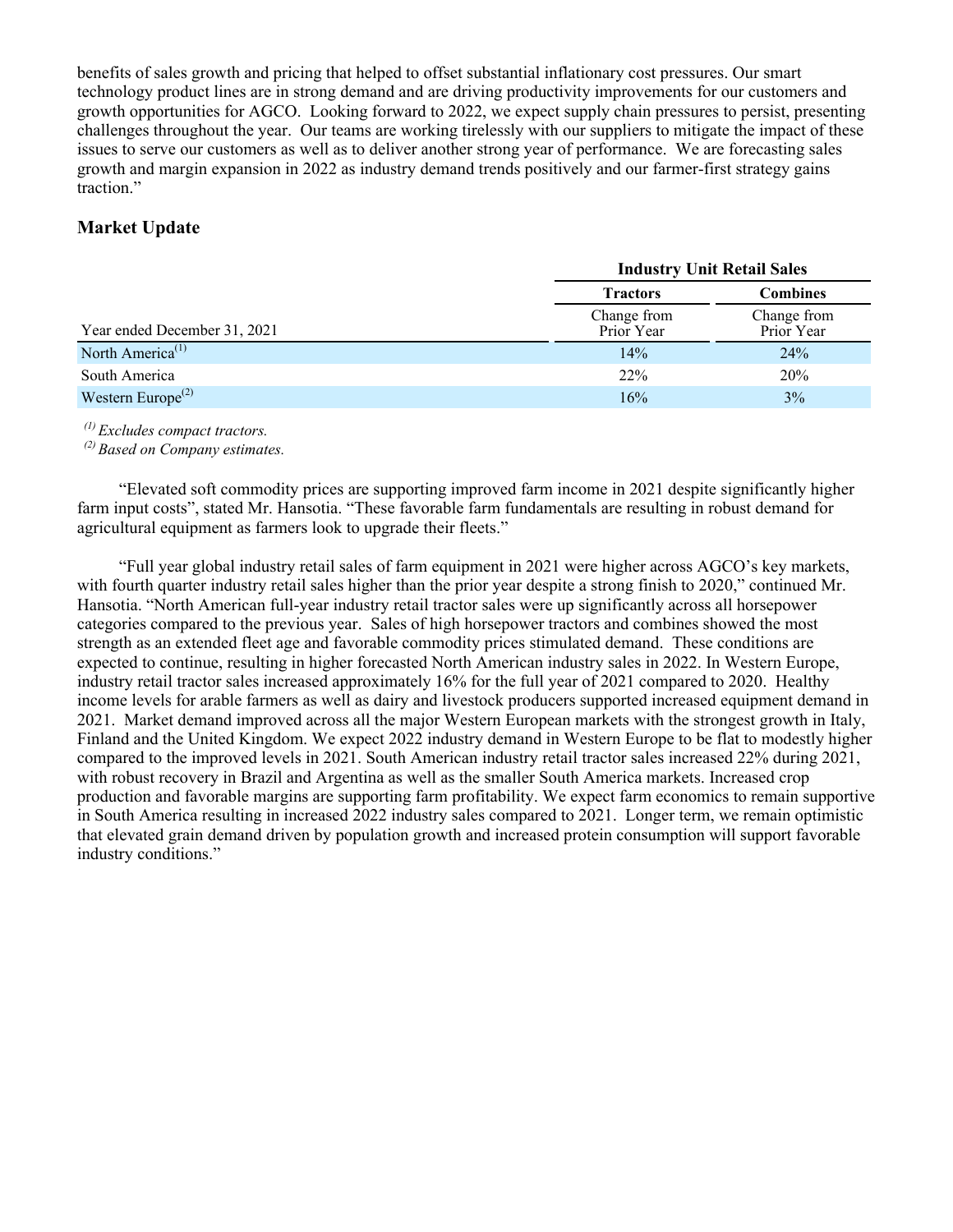## **Regional Results**

## *AGCO Regional Net Sales (in millions)*

| Three Months Ended December 31, | 2021        |    | 2020    | $%$ change<br>from $2020$ | % change from<br>$2020$ due to<br>currency<br>translation <sup><math>(1)</math></sup> | % change<br>excluding<br>currency<br>translation |
|---------------------------------|-------------|----|---------|---------------------------|---------------------------------------------------------------------------------------|--------------------------------------------------|
| North America                   | \$<br>674.7 | -S | 485.1   | 39.1%                     | $0.3\%$                                                                               | 38.8%                                            |
| South America                   | 405.6       |    | 267.5   | 51.6%                     | $(4.6)\%$                                                                             | 56.2%                                            |
| <b>EME</b>                      | 1,796.9     |    | 1,722.7 | 4.3%                      | (4.4)%                                                                                | 8.7%                                             |
| <b>APA</b>                      | 278.0       |    | 241.8   | 15.0%                     | $(0.4)\%$                                                                             | 15.4%                                            |
| Total                           | 3,155.2     |    | 2,717.1 | 16.1%                     | $(3.2)\%$                                                                             | 19.3%                                            |
|                                 |             |    |         |                           |                                                                                       | 0/1.                                             |

| <b>Year Ended December 31,</b> | 2021     | 2020    | $%$ change<br>from $2020$ | % change from<br>$2020$ due to<br>currency<br>translation $(1)$ | % change<br>excluding<br>currency<br>translation |
|--------------------------------|----------|---------|---------------------------|-----------------------------------------------------------------|--------------------------------------------------|
| North America                  | 2,659.2  | 2,175.0 | 22.3%                     | 1.5%                                                            | 20.8%                                            |
| South America                  | 1.307.7  | 873.8   | 49.7%                     | $(4.6)\%$                                                       | 54.3%                                            |
| <b>EME</b>                     | 6,221.7  | 5,366.9 | 15.9%                     | 2.9%                                                            | 13.0%                                            |
| <b>APA</b>                     | 949.7    | 734.0   | 29.4%                     | 7.1%                                                            | 22.3%                                            |
| Total                          | 11,138.3 | 9,149.7 | 21.7%                     | $2.2\%$                                                         | 19.6%                                            |

 $(1)$  See Footnotes for additional disclosures.

#### *North America*

 Net sales in the North American region increased 20.8% for the full year of 2021 compared to 2020, excluding the positive impact of currency translation. Increased sales of high horsepower and mid-range tractors as well as Precision Planting products represented the largest increases. Income from operations for the full year of 2021 increased approximately \$44.4 million compared to 2020. The improvement was the result of higher sales and production, a richer mix of products and favorable price realization, all which offset higher material costs.

### *South America*

 AGCO's South American net sales increased 54.3% for the full year of 2021 compared to 2020, excluding the impact of unfavorable currency translation. Sales increased significantly across all the South American markets with growth achieved in tractors, combines and planting equipment as well as replacement parts. Income from operations for the full year of 2021 increased by approximately \$102.9 million compared to 2020 and operating margins exceeded 10%. The improved South America results reflect the benefit of higher sales and production, favorable pricing, and a better sales mix, partially offset by higher materials costs.

### *Europe/Middle East*

 Net sales in AGCO's Europe/Middle East region increased 13.0% for the full year of 2021 compared to 2020, excluding favorable currency translation impacts. Increased sales of tractors, combines and replacement parts contributed to growth across all of Europe. Income from operations increased approximately \$170.1 million for the full year of 2021 compared to 2020, due to higher net sales and production volumes as well as price realization which offset higher material costs and engineering expenses.

### *Asia/Pacific/Africa*

 Asia/Pacific/Africa net sales increased 22.3%, excluding the positive impact of currency translation, during the full year of 2021 compared to 2020. Higher sales in Africa, Australia and China produced the majority of the increase. Income from operations improved by approximately \$51.8 million for the full year of 2021 compared to 2020 due to higher sales and an improved product mix.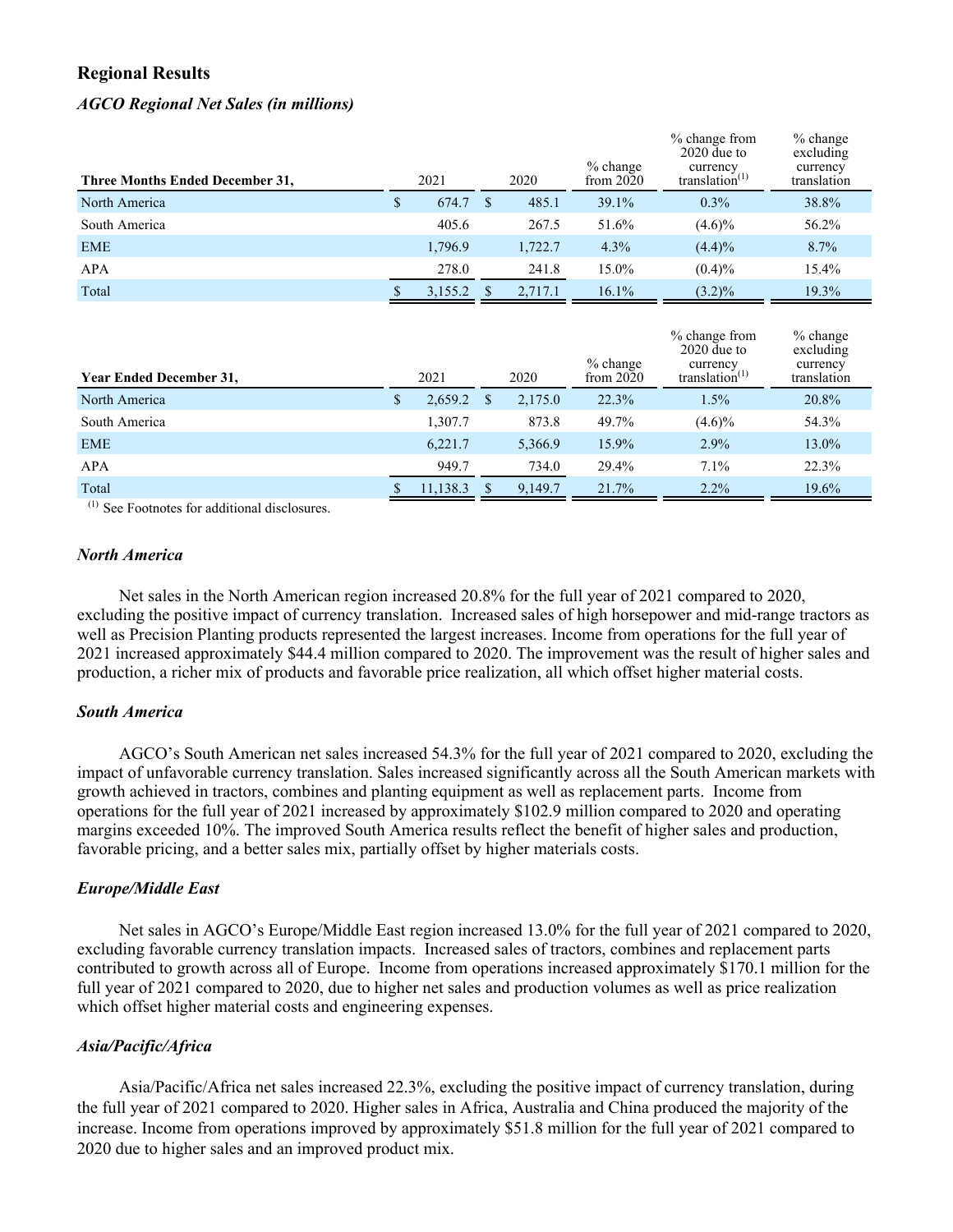### **Outlook**

The health, safety and well-being of all AGCO employees, dealers and farmer customers continue to be AGCO's top priority. The ability of the Company's supply chain to deliver parts and components on schedule is currently difficult to predict. The following outlook is based on AGCO's current estimates of component deliveries. AGCO's results will be impacted if the actual supply chain delivery performance differs from these estimates.

AGCO's net sales for 2022 are expected to be approximately \$12.3 billion, reflecting improved sales volumes and pricing partially offset by negative foreign currency translation. Gross and operating margins are projected to improve from 2021 levels, reflecting the impact of higher sales and production volumes as well as pricing to offset cost inflation. These improvements are planned to fund increases in engineering and other technology investments to support AGCO's precision agriculture and digital initiatives. Based on these assumptions, 2022 earnings per share are targeted at approximately \$11.50.

\* \* \* \* \*

 AGCO will host a conference call with respect to this earnings announcement at 10:00 a.m. Eastern Time on Tuesday, February 8<sup>th</sup>. The Company will refer to slides on its conference call. Interested persons can access the conference call and slide presentation via AGCO's website at www.agcocorp.com in the "Events" section on the "Company/Investors" page of our website. A replay of the conference call will be available approximately two hours after the conclusion of the conference call for twelve months following the call. A copy of this press release will be available on AGCO's website for at least twelve months following the call.

\* \* \* \* \*

#### **Safe Harbor Statement**

 Statements that are not historical facts, including the projections of earnings per share, sales, industry demand, market conditions, commodity prices, currency translation, farm income levels, margin levels, investments in product and technology development, new product introductions, restructuring and other cost reduction initiatives, production volumes, tax rates and general economic conditions, are forward-looking and subject to risks that could cause actual results to differ materially from those suggested by the statements. The following are among the factors that could cause actual results to differ materially from the results discussed in or implied by the forward-looking statements.

- COVID-19 has negatively impacted our business, initially through closures, higher absentee rates, and reduced production at both our plants and the plants that supply us with parts and components, and more recently through supply chain challenges, including the inability of some of our suppliers to meet demand and logistics and transportation-related companies to deliver products in a timely manner. In addition, we have had to incur various costs related to preventing the spread of COVID-19, including changes to our factories and other facilities and those related to enabling remote work. We expect COVID-19 to continue to impact our business, although the manner and extent to which it impacts us will depend on future developments, including the duration of the pandemic, the timing, distribution and impact of vaccinations, and possible mutations of the virus that are more contagious or resistant to current vaccines. Measures taken by governments around the world, as well as businesses, including us, and the general public in order to limit the spread of COVID-19 will impact our business as well. These measures have included travel bans and restrictions, quarantines, shelter in place orders, curfews, business and government office closures, increased border controls or closures, port closures and transportation restrictions. The impacts of COVID-19 and such measures could include decreases in demand for our products, factory closures, increased absentee rates, reduced production, incurrence of additional costs due to the adherence to cleaning requirements and social distancing guidelines and increased costs of labor, parts and components and shipping, incurrence of impairment charges, slower collections and larger write-offs of accounts receivable, among other changes.
- Our financial results depend entirely upon the agricultural industry, and factors that adversely affect the agricultural industry generally, including declines in the general economy, adverse weather, tariffs,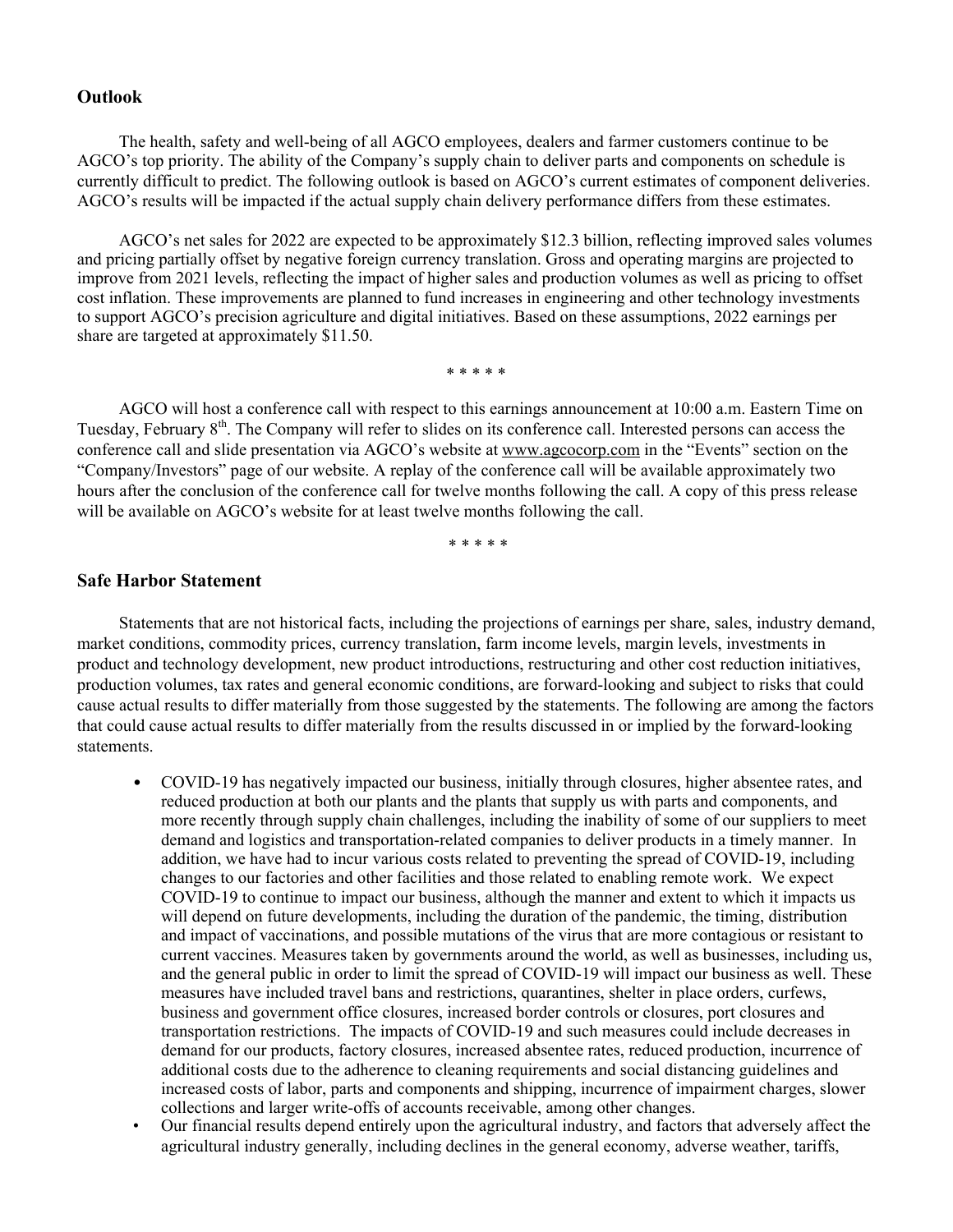increases in farm input costs, lower commodity prices, lower farm income and changes in the availability of credit for our retail customers, will adversely affect us.

- A majority of our sales and manufacturing takes place outside the United States, and, many of our sales involve products that are manufactured in one country and sold in a different country, and as a result, we are exposed to risks related to foreign laws, taxes and tariffs, trade restrictions, economic conditions, labor supply and relations, political conditions and governmental policies. These risks may delay or reduce our realization of value from our international operations. Among these risks are the uncertain consequences of Brexit, Russian sanctions and tariffs imposed on exports to and imports from China.
- Most retail sales of the products that we manufacture are financed, either by our joint ventures with Rabobank or by a bank or other private lender. Our joint ventures with Rabobank, which are controlled by Rabobank and are dependent upon Rabobank for financing as well, finance over 50% of the retail sales of our tractors and combines in the markets where the joint ventures operate. Any difficulty by Rabobank to continue to provide that financing, or any business decision by Rabobank as the controlling member not to fund the business or particular aspects of it (for example, a particular country or region), would require the joint ventures to find other sources of financing (which may be difficult to obtain), or us to find another source of retail financing for our customers, or our customers would be required to utilize other retail financing providers. As a result of the recent economic downturn, financing for capital equipment purchases generally has become more difficult in certain regions and in some cases, can be expensive to obtain. To the extent that financing is not available or available only at unattractive prices, our sales would be negatively impacted.
- Both AGCO and our finance joint ventures have substantial accounts receivable from dealers and end customers, and we would be adversely impacted if the collectability of these receivables was less than optimal; this collectability is dependent upon the financial strength of the farm industry, which in turn is dependent upon the general economy and commodity prices, as well as several of the other factors listed in this section.
- We have experienced substantial and sustained volatility with respect to currency exchange rate and interest rate changes, which can adversely affect our reported results of operations and the competitiveness of our products.
- Our success depends on the introduction of new products, particularly engines that comply with emission requirements and sustainable smart farming technology, which require substantial expenditures; there is no certainty that we can develop the necessary technology or that the technology that we develop will be attractive to farmers or available at competitive prices.
- Our expansion plans in emerging markets, including establishing a greater manufacturing and marketing presence and growing our use of component suppliers, could entail significant risks.
- Our business increasingly is subject to regulations relating to privacy and data protection, and if we violate any of those regulations, or otherwise are the victim of a cyber attack, we could be subject to significant claims, penalties and damages.
- Attacks through ransomware and other cyber attacks are rapidly increasing. While we have implemented the safeguards that we believe are reasonable, we always will be subject to the risk that one of these attacks is successful and disrupts or damages our business.
- We depend on suppliers for components, parts and raw materials for our products, and any failure by our suppliers to provide products as needed, or by us to promptly address supplier issues, will adversely impact our ability to timely and efficiently manufacture and sell products. Recently suppliers of several key parts and components have not been able to meet our demand and we have had to decrease our production. It is unclear when the supply chain issues will be restored or what the ultimate impact on production, and consequently sales, will be.
- Although as a general proposition our business has not experienced significant inflation in many years, beginning in the second half of 2021 we experienced significant inflation in a range of costs, including for parts and components, shipping, and energy. While we have been able to pass along most of those costs through increased prices, there can be no assurance that we will be able to continue to do so. If we are not, it will impact our performance.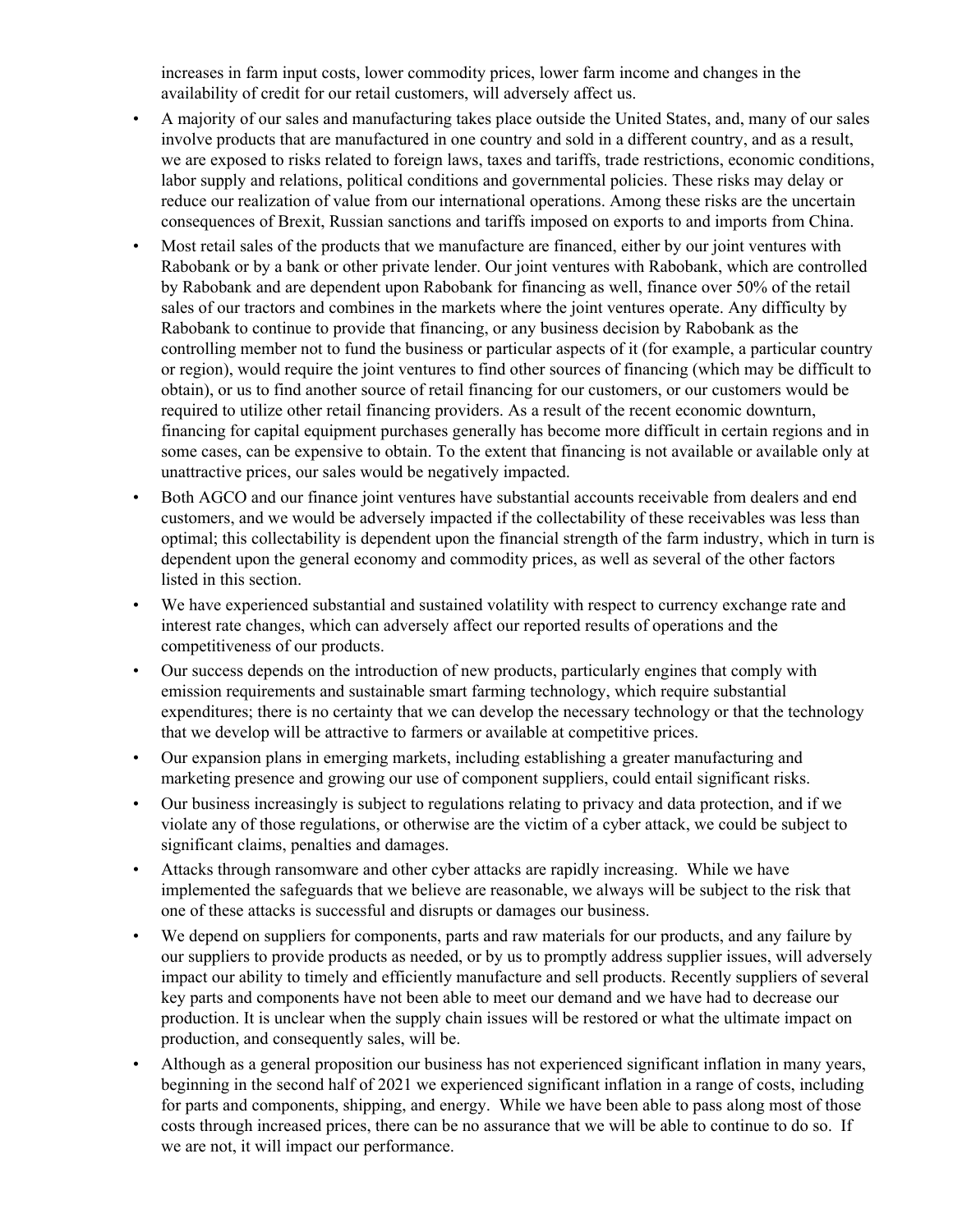- We face significant competition, and if we are unable to compete successfully against other agricultural equipment manufacturers, we would lose customers and our net sales and performance would decline.
- We have a substantial amount of indebtedness, and, as a result, we are subject to certain restrictive covenants and payment obligations that may adversely affect our ability to operate and expand our business.

 Further information concerning these and other factors is included in AGCO's filings with the Securities and Exchange Commission, including its Form 10-K for the year ended December 31, 2020 and subsequent Form 10- Qs. AGCO disclaims any obligation to update any forward-looking statements except as required by law.

\* \* \* \* \*

## **About AGCO**

AGCO (NYSE: AGCO) is a global leader in the design, manufacture and distribution of agricultural solutions and delivers high-tech solutions for farmers feeding the world through its full line of equipment and related services. AGCO products are sold through five core brands, Challenger®, Fendt®, GSI®, Massey Ferguson® and Valtra®, supported by Fuse® smart farming solutions. Founded in 1990 and headquartered in Duluth, Georgia, USA, AGCO had net sales of \$11.1 billion in 2021. For more information, visit http://www.AGCOcorp.com. For company news, information and events, please follow us on Twitter: @AGCOCorp. For financial news on Twitter, please follow the hashtag #AGCOIR.

# # # # #

Please visit our website at www.agcocorp.com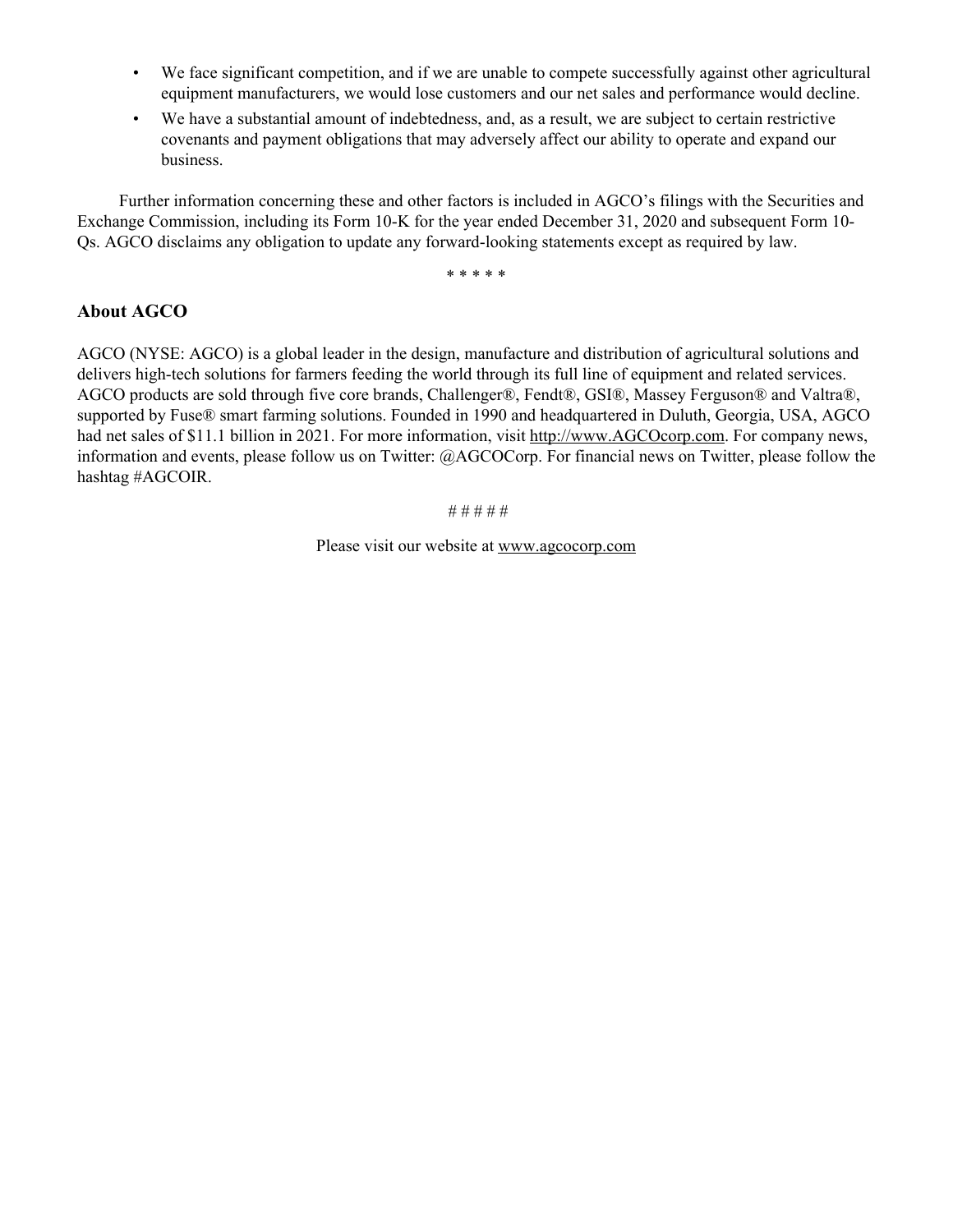# AGCO CORPORATION AND SUBSIDIARIES CONDENSED CONSOLIDATED BALANCE SHEETS (unaudited and in millions)

|                                                              |              | December 31, 2021 |               | December 31, 2020 |
|--------------------------------------------------------------|--------------|-------------------|---------------|-------------------|
| <b>ASSETS</b>                                                |              |                   |               |                   |
| <b>Current Assets:</b>                                       |              |                   |               |                   |
| Cash and cash equivalents                                    | \$           | 889.1             | $\mathcal{S}$ | 1,119.1           |
| Accounts and notes receivable, net                           |              | 991.5             |               | 856.0             |
| Inventories, net                                             |              | 2,593.7           |               | 1,974.4           |
| Other current assets                                         |              | 539.8             |               | 418.9             |
| Total current assets                                         |              | 5,014.1           |               | 4,368.4           |
| Property, plant and equipment, net                           |              | 1,464.8           |               | 1,508.5           |
| Right-of-use lease assets                                    |              | 154.1             |               | 165.1             |
| Investment in affiliates                                     |              | 413.5             |               | 442.7             |
| Deferred tax assets                                          |              | 169.3             |               | 77.6              |
| Other assets                                                 |              | 293.3             |               | 179.8             |
| Intangible assets, net                                       |              | 392.2             |               | 455.6             |
| Goodwill                                                     |              | 1,280.8           |               | 1,306.5           |
| Total assets                                                 | $\mathbb{S}$ | 9,182.1           | $\sqrt{S}$    | 8,504.2           |
|                                                              |              |                   |               |                   |
| <b>LIABILITIES AND STOCKHOLDERS' EQUITY</b>                  |              |                   |               |                   |
| <b>Current Liabilities:</b>                                  |              |                   |               |                   |
| Current portion of long-term debt                            | \$           | 2.1               | \$            | 325.9             |
| Short term borrowings                                        |              | 90.8              |               | 33.8              |
| Accounts payable                                             |              | 1,078.3           |               | 855.1             |
| Accrued expenses                                             |              | 2,062.2           |               | 1,916.7           |
| Other current liabilities                                    |              | 221.2             |               | 231.3             |
| Total current liabilities                                    |              | 3,454.6           |               | 3,362.8           |
| Long-term debt, less current portion and debt issuance costs |              | 1,411.2           |               | 1,256.7           |
| Operating lease liabilities                                  |              | 115.5             |               | 125.9             |
| Pensions and postretirement health care benefits             |              | 209.0             |               | 253.4             |
| Deferred tax liabilities                                     |              | 116.9             |               | 112.4             |
| Other noncurrent liabilities                                 |              | 431.1             |               | 375.0             |
| <b>Total liabilities</b>                                     |              | 5,738.3           |               | 5,486.2           |
|                                                              |              |                   |               |                   |
| Stockholders' Equity:                                        |              |                   |               |                   |
| AGCO Corporation stockholders' equity:                       |              |                   |               |                   |
| Common stock                                                 |              | 0.7               |               | 0.8               |
| Additional paid-in capital                                   |              | 3.9               |               | 30.9              |
| Retained earnings                                            |              | 5,182.2           |               | 4,759.1           |
| Accumulated other comprehensive loss                         |              | (1,770.9)         |               | (1,810.8)         |
| Total AGCO Corporation stockholders' equity                  |              | 3,415.9           |               | 2,980.0           |
| Noncontrolling interests                                     |              | 27.9              |               | 38.0              |
| Total stockholders' equity                                   |              | 3,443.8           |               | 3,018.0           |
| Total liabilities and stockholders' equity                   | $\mathbb S$  | 9,182.1           | $\mathbb{S}$  | 8,504.2           |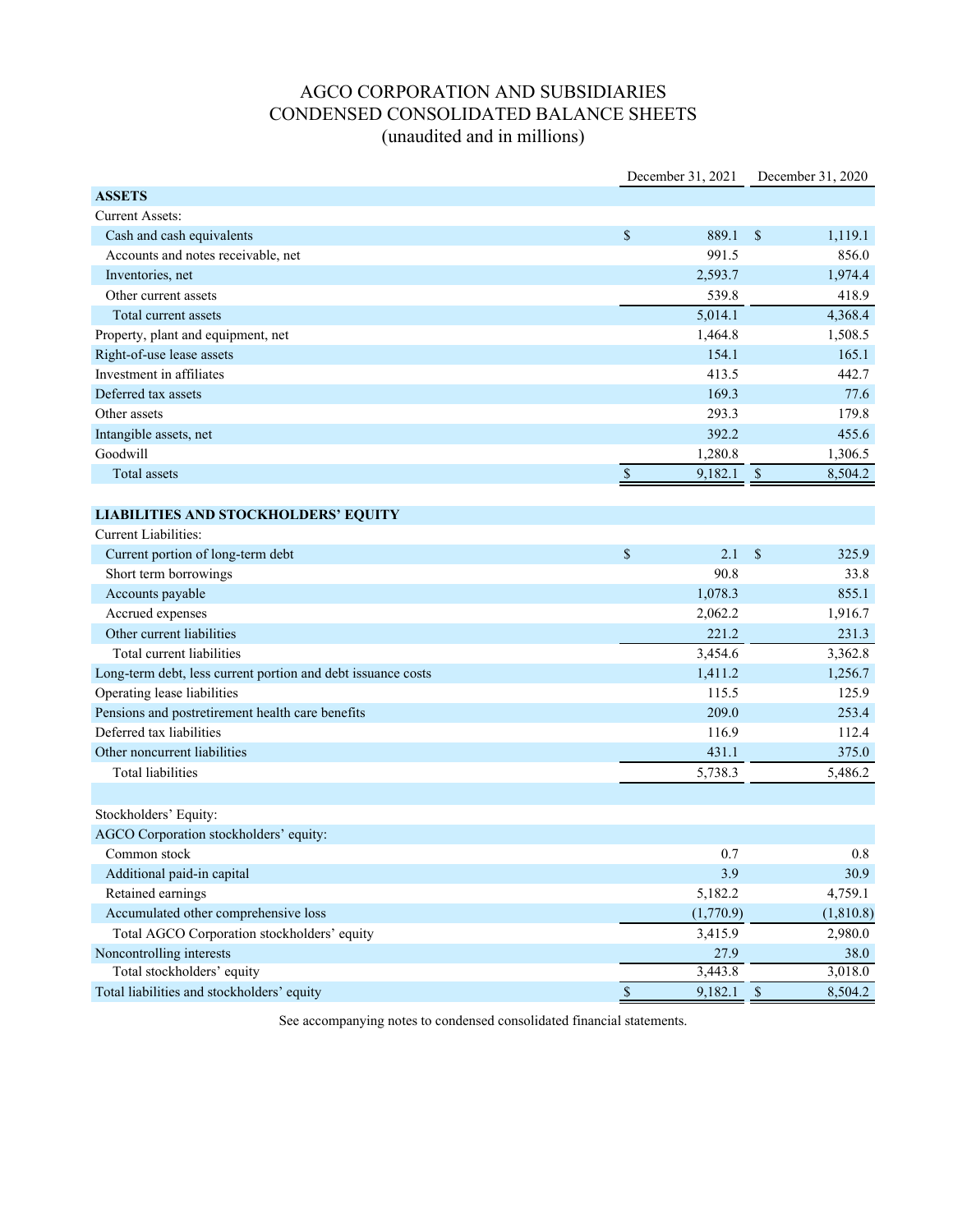# AGCO CORPORATION AND SUBSIDIARIES CONDENSED CONSOLIDATED STATEMENTS OF OPERATIONS (unaudited and in millions, except per share data)

|                                                                                |                                 | Three Months Ended December 31, |                           |         |
|--------------------------------------------------------------------------------|---------------------------------|---------------------------------|---------------------------|---------|
|                                                                                |                                 | 2021                            |                           | 2020    |
| Net sales                                                                      | $\mathbf S$                     | 3,155.2                         | $\mathcal{S}$             | 2,717.1 |
| Cost of goods sold                                                             |                                 | 2,472.5                         |                           | 2,121.5 |
| Gross profit                                                                   |                                 | 682.7                           |                           | 595.6   |
| Selling, general and administrative expenses                                   |                                 | 285.2                           |                           | 283.1   |
| Engineering expenses                                                           |                                 | 109.5                           |                           | 99.9    |
| Amortization of intangibles                                                    |                                 | 15.3                            |                           | 14.8    |
| Restructuring expenses                                                         |                                 | 7.9                             |                           | 14.3    |
| Bad debt expense                                                               |                                 | 0.8                             |                           | 5.5     |
| Income from operations                                                         |                                 | 264.0                           |                           | 178.0   |
| Interest (income) expense, net                                                 |                                 | (0.1)                           |                           | 1.9     |
| Other expense (income), net                                                    |                                 | 10.2                            |                           | (15.1)  |
| Income before income taxes and equity in net earnings of affiliates            |                                 | 253.9                           |                           | 191.2   |
| Income tax (benefit) provision                                                 |                                 | (13.0)                          |                           | 69.8    |
| Income before equity in net earnings of affiliates                             |                                 | 266.9                           |                           | 121.4   |
| Equity in net earnings of affiliates                                           |                                 | 16.4                            |                           | 14.0    |
| Net income                                                                     |                                 | 283.3                           |                           | 135.4   |
| Net income attributable to noncontrolling interests                            |                                 | (1.2)                           | \$                        |         |
| Net income attributable to AGCO Corporation and subsidiaries                   | \$                              | 282.1                           | \$                        | 135.4   |
| Net income per common share attributable to AGCO Corporation and subsidiaries: |                                 |                                 |                           |         |
| <b>Basic</b>                                                                   | $\frac{\mathsf{s}}{\mathsf{s}}$ | 3.77                            | \$                        | 1.81    |
| <b>Diluted</b>                                                                 | $\frac{\mathsf{s}}{\mathsf{s}}$ | 3.75                            | $\boldsymbol{\mathsf{S}}$ | 1.78    |
| Cash dividends declared and paid per common share                              | \$                              | 0.20                            | \$                        | 0.16    |
| Weighted average number of common and common equivalent shares outstanding:    |                                 |                                 |                           |         |
| <b>Basic</b>                                                                   |                                 | 74.7                            |                           | 74.9    |
| Diluted                                                                        |                                 | 75.3                            |                           | 75.9    |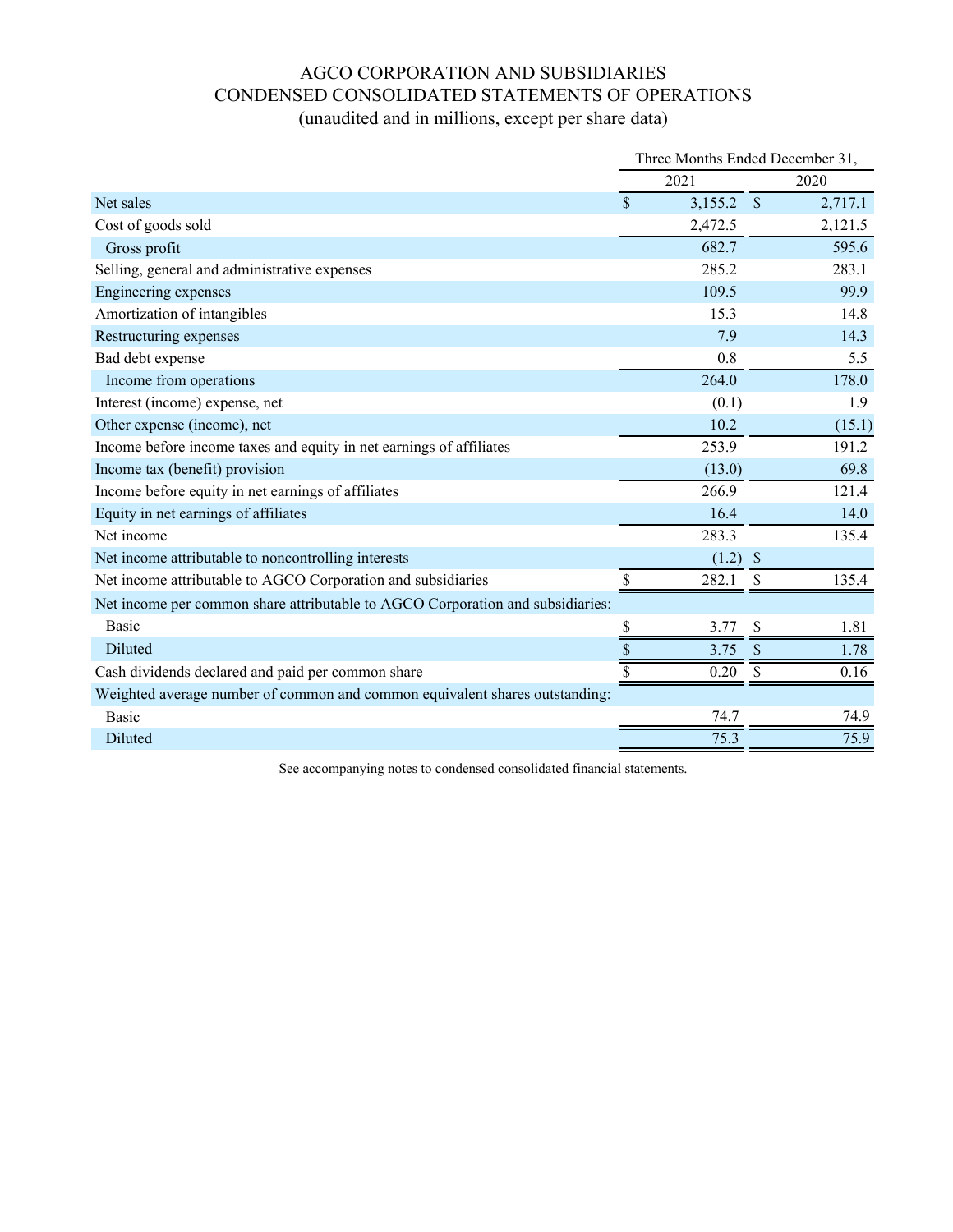# AGCO CORPORATION AND SUBSIDIARIES CONDENSED CONSOLIDATED STATEMENTS OF OPERATIONS (unaudited and in millions, except per share data)

|                                                                                |                    | Years Ended December 31, |                           |         |
|--------------------------------------------------------------------------------|--------------------|--------------------------|---------------------------|---------|
|                                                                                |                    | 2021                     |                           | 2020    |
| Net sales                                                                      | $\mathbf{\hat{S}}$ | 11,138.3                 | $\mathcal{S}$             | 9,149.7 |
| Cost of goods sold                                                             |                    | 8,566.0                  |                           | 7,092.2 |
| Gross profit                                                                   |                    | 2,572.3                  |                           | 2,057.5 |
| Selling, general and administrative expenses                                   |                    | 1,088.2                  |                           | 1,001.5 |
| Engineering expenses                                                           |                    | 405.8                    |                           | 342.6   |
| Amortization of intangibles                                                    |                    | 61.1                     |                           | 59.5    |
| Impairment charge                                                              |                    |                          |                           | 20.0    |
| Restructuring expenses                                                         |                    | 15.3                     |                           | 19.7    |
| Bad debt expense                                                               |                    | 0.5                      |                           | 14.5    |
| Income from operations                                                         |                    | 1,001.4                  |                           | 599.7   |
| Interest expense, net                                                          |                    | 6.7                      |                           | 15.0    |
| Other expense, net                                                             |                    | 50.4                     |                           | 22.7    |
| Income before income taxes and equity in net earnings of affiliates            |                    | 944.3                    |                           | 562.0   |
| Income tax provision                                                           |                    | 108.4                    |                           | 187.7   |
| Income before equity in net earnings of affiliates                             |                    | 835.9                    |                           | 374.3   |
| Equity in net earnings of affiliates                                           |                    | 65.6                     |                           | 45.5    |
| Net income                                                                     |                    | 901.5                    |                           | 419.8   |
| Net (income) loss attributable to noncontrolling interests                     |                    | (4.5)                    |                           | 7.3     |
| Net income attributable to AGCO Corporation and subsidiaries                   | \$                 | 897.0                    | $\mathsf{\$}$             | 427.1   |
| Net income per common share attributable to AGCO Corporation and subsidiaries: |                    |                          |                           |         |
| <b>Basic</b>                                                                   | $rac{s}{s}$        | 11.93                    | $\boldsymbol{\mathsf{S}}$ | 5.69    |
| Diluted                                                                        |                    | 11.85                    | $\overline{\mathsf{S}}$   | 5.65    |
| Cash dividends declared and paid per common share                              |                    | 4.74                     | \$                        | 0.63    |
| Weighted average number of common and common equivalent shares outstanding:    |                    |                          |                           |         |
| <b>Basic</b>                                                                   |                    | 75.2                     |                           | 75.0    |
| Diluted                                                                        |                    | 75.7                     |                           | 75.6    |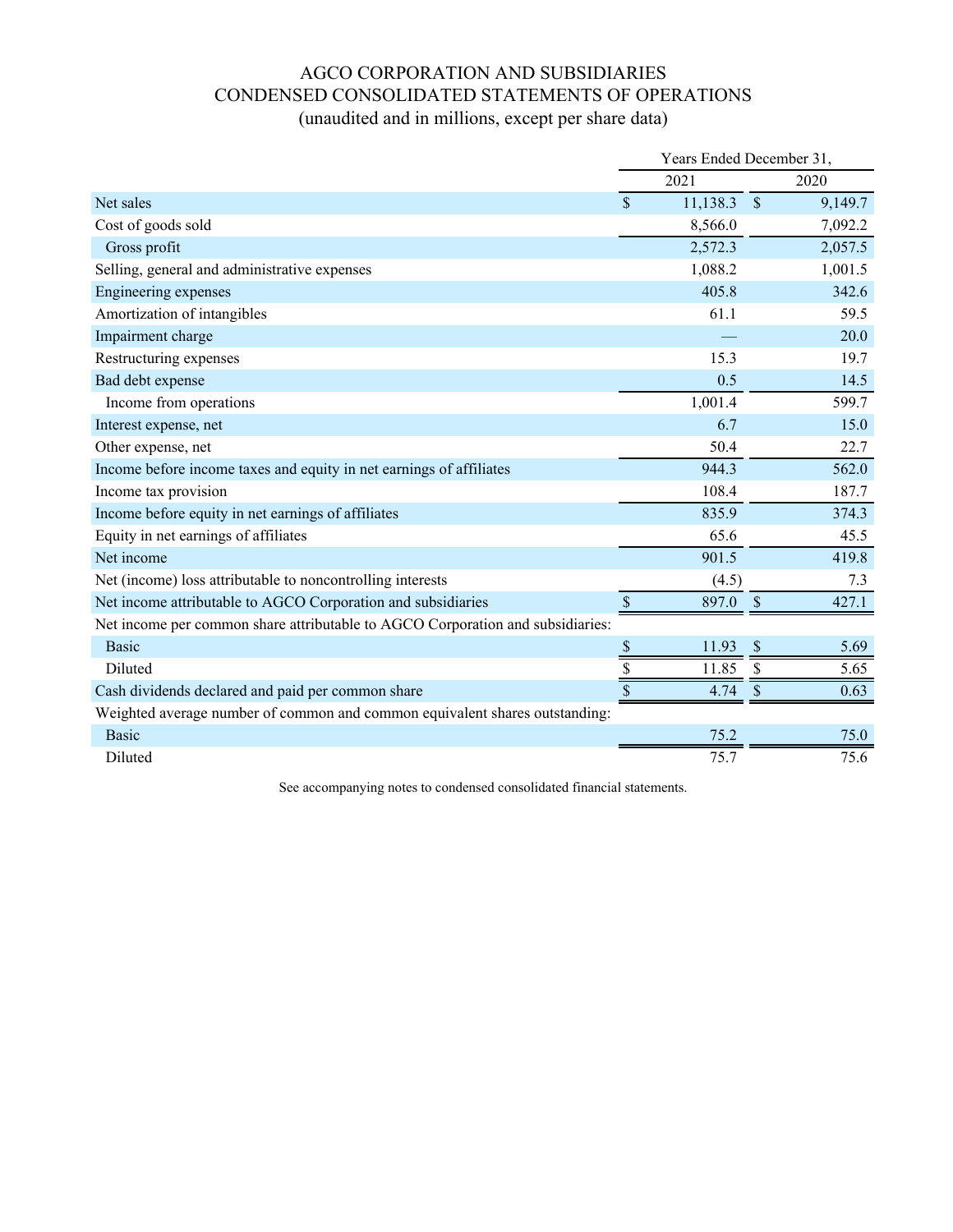# AGCO CORPORATION AND SUBSIDIARIES CONDENSED CONSOLIDATED STATEMENTS OF CASH FLOWS (unaudited and in millions)

|                                                                                   |                 | Years Ended December 31, |                            |       |
|-----------------------------------------------------------------------------------|-----------------|--------------------------|----------------------------|-------|
|                                                                                   |                 | $\overline{202}1$        | 2020                       |       |
| Cash flows from operating activities:                                             |                 |                          |                            |       |
| Net income                                                                        | \$              | 901.5                    | <sup>\$</sup><br>419.8     |       |
| Adjustments to reconcile net income to net cash provided by operating activities: |                 |                          |                            |       |
| Depreciation                                                                      |                 | 220.7                    | 212.5                      |       |
| Impairment charge                                                                 |                 |                          | 20.0                       |       |
| Amortization of intangibles                                                       |                 | 61.1                     | 59.5                       |       |
| Stock compensation expense                                                        |                 | 27.4                     | 37.6                       |       |
| Equity in net earnings of affiliates, net of cash received                        |                 | 20.8                     | (43.7)                     |       |
| Deferred income tax (benefit) provision                                           |                 | (117.9)                  |                            | 3.4   |
| Other                                                                             |                 | 20.5                     |                            | (7.4) |
| Changes in operating assets and liabilities:                                      |                 |                          |                            |       |
| Accounts and notes receivable, net                                                |                 | (207.7)                  | (90.5)                     |       |
| Inventories, net                                                                  |                 | (762.6)                  | 119.7                      |       |
| Other current and noncurrent assets                                               |                 | (268.0)                  | (49.8)                     |       |
| Accounts payable                                                                  |                 | 292.2                    | (59.1)                     |       |
| Accrued expenses                                                                  |                 | 241.2                    | 185.3                      |       |
| Other current and noncurrent liabilities                                          |                 | 253.7                    | 89.2                       |       |
| Total adjustments                                                                 |                 | (218.6)                  | 476.7                      |       |
| Net cash provided by operating activities                                         |                 | 682.9                    | 896.5                      |       |
| Cash flows from investing activities:                                             |                 |                          |                            |       |
| Purchases of property, plant and equipment                                        |                 | (269.8)                  | (269.9)                    |       |
| Proceeds from sale of property, plant and equipment                               |                 | 6.3                      |                            | 1.9   |
| Purchase of businesses, net of cash acquired                                      |                 | (22.6)                   |                            | (2.8) |
| (Investments in) sale of unconsolidated affiliates, net                           |                 | (9.6)                    | 29.1                       |       |
| Other                                                                             |                 | (15.4)                   |                            |       |
| Net cash used in investing activities                                             |                 | (311.1)                  | (241.7)                    |       |
| Cash flows from financing activities:                                             |                 |                          |                            |       |
| (Repayments of) proceeds from indebtedness, net                                   |                 | (3.8)                    | 150.0                      |       |
| Purchases and retirement of common stock                                          |                 | (135.0)                  | (55.0)                     |       |
| Payment of dividends to stockholders                                              |                 | (358.5)                  | (48.0)                     |       |
| Payment of minimum tax withholdings on stock compensation                         |                 | (34.9)                   | (19.8)                     |       |
| Payment of debt issuance costs                                                    |                 | (3.8)                    |                            | (1.4) |
| Distributions to noncontrolling interests, net                                    |                 | (3.5)                    |                            | (3.1) |
| Net cash (used in) provided by financing activities                               |                 | (539.5)                  | 22.7                       |       |
| Effect of exchange rate changes on cash, cash equivalents and restricted cash     |                 | (62.3)                   |                            | 8.8   |
| (Decrease) increase in cash, cash equivalents and restricted cash                 |                 | (230.0)                  | 686.3                      |       |
| Cash, cash equivalents and restricted cash, beginning of year                     |                 | 1,119.1                  | 432.8                      |       |
| Cash, cash equivalents and restricted cash, end of year                           | $\overline{\$}$ | 889.1                    | $\overline{\$}$<br>1,119.1 |       |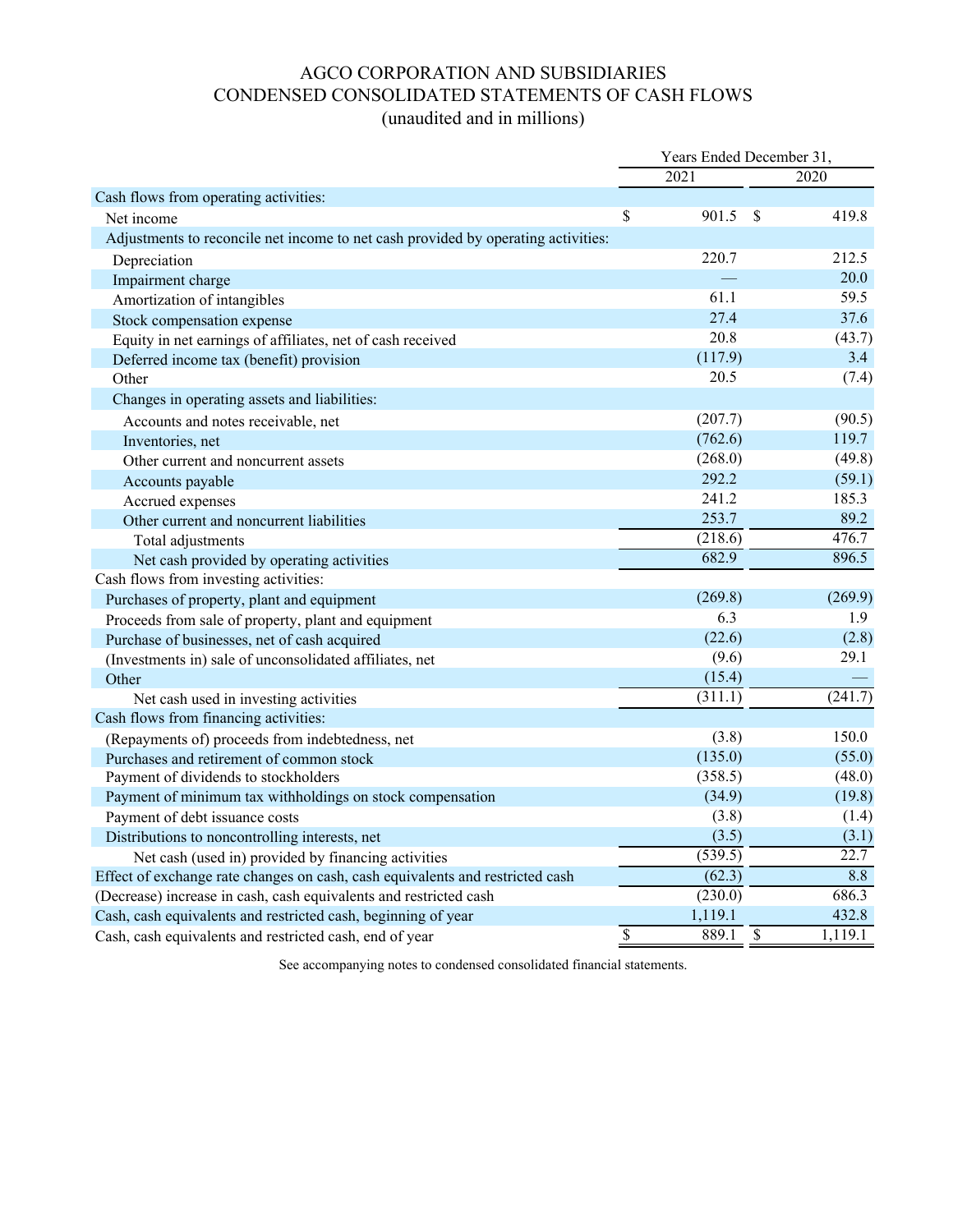# AGCO CORPORATION AND SUBSIDIARIES NOTES TO CONDENSED CONSOLIDATED FINANCIAL STATEMENTS (unaudited, in millions, except share amounts, per share data and employees)

## **1. STOCK COMPENSATION EXPENSE**

The Company recorded stock compensation expense as follows (in millions):

|                                              |      | Three Months Ended December 31, |      | Years Ended December 31. |      |  |
|----------------------------------------------|------|---------------------------------|------|--------------------------|------|--|
|                                              | 2021 | 2020                            | 2021 |                          | 2020 |  |
| Cost of goods sold                           |      | 0.2                             |      |                          |      |  |
| Selling, general and administrative expenses |      | 10.5                            | 26.6 |                          | 36.8 |  |
| Total stock compensation expense             |      | 10.7                            | 27.6 |                          |      |  |

### **2. RESTRUCTURING EXPENSES**

From 2014 through 2021, the Company announced and initiated several actions to rationalize employee headcount at various manufacturing facilities and administrative offices located in the U.S., Europe, South America, Africa and China in order to reduce costs in response to fluctuating global market demand. The Company also previously rationalized its grain and protein business during 2019 and 2020. The Company had approximately \$16.8 million of severance and related costs accrued as of December 31, 2020. During the year ended December 31, 2021, the Company recorded an additional \$15.3 million of severance and related costs associated with these rationalizations. The \$15.3 million of expenses recorded during the year end December 31, 2021 included a \$0.2 million write-down of property, plant and equipment. The restructuring expenses recorded during 2021 related to the termination of approximately 150 employees. During 2021, the Company paid approximately \$16.6 million of severance and other related costs. The remaining \$14.7 million of accrued severance, facility closure and other related costs as of December 31, 2021, inclusive of approximately \$0.6 million of negative foreign currency translation impacts, are expected to be primarily paid during 2022.

## **3. GOODWILL AND OTHER INTANGIBLES IMPAIRMENT CHARGES**

 Goodwill is tested for impairment on an annual basis and more often if indications of impairment exist. The Company conducts its annual impairment analyses as of October 1 each fiscal year. The results of our goodwill and long-lived assets impairment analyses conducted as of October 1, 2021 indicated that no indicators of impairment existed and no reduction in the carrying amount of goodwill and long-lived assets was required.

The COVID-19 pandemic has adversely impacted the global economy as a whole. Based on macroeconomic conditions during 2020, the Company assessed its goodwill and other intangible assets for indications of impairment as of March 31, 2020, June 30, 2020 and September 30, 2020. As of June 30, 2020, the Company concluded there were indicators of impairment during the three months ended June 30, 2020 related to one of its smaller reporting units, which is a 50%-owned tillage and seeding joint venture. As a result, an impairment of the entire goodwill balance of this reporting unit was deemed necessary as of June 30, 2020. During the three months ended June 30, 2020, a non-cash impairment charge of approximately \$20.0 million was recorded as "Impairment charge" within the Company's Condensed Consolidated Statements of Operations, with an offsetting benefit of approximately \$10.0 million included within "Net (income) loss attributable to noncontrolling interests." The quantitative goodwill impairment analysis was performed in accordance with the provisions of Accounting Standards Codification ("ASC") 350, "Intangibles - Goodwill and Other" and Accounting Standards Update ("ASU") 2017-04, "Simplifying the Test for Goodwill Impairment" ("ASU 2017-04"). No other indications of impairments existed during 2020 related to any of the Company's other reporting units, including as a result of the Company's annual impairment analysis as of October 1, 2020.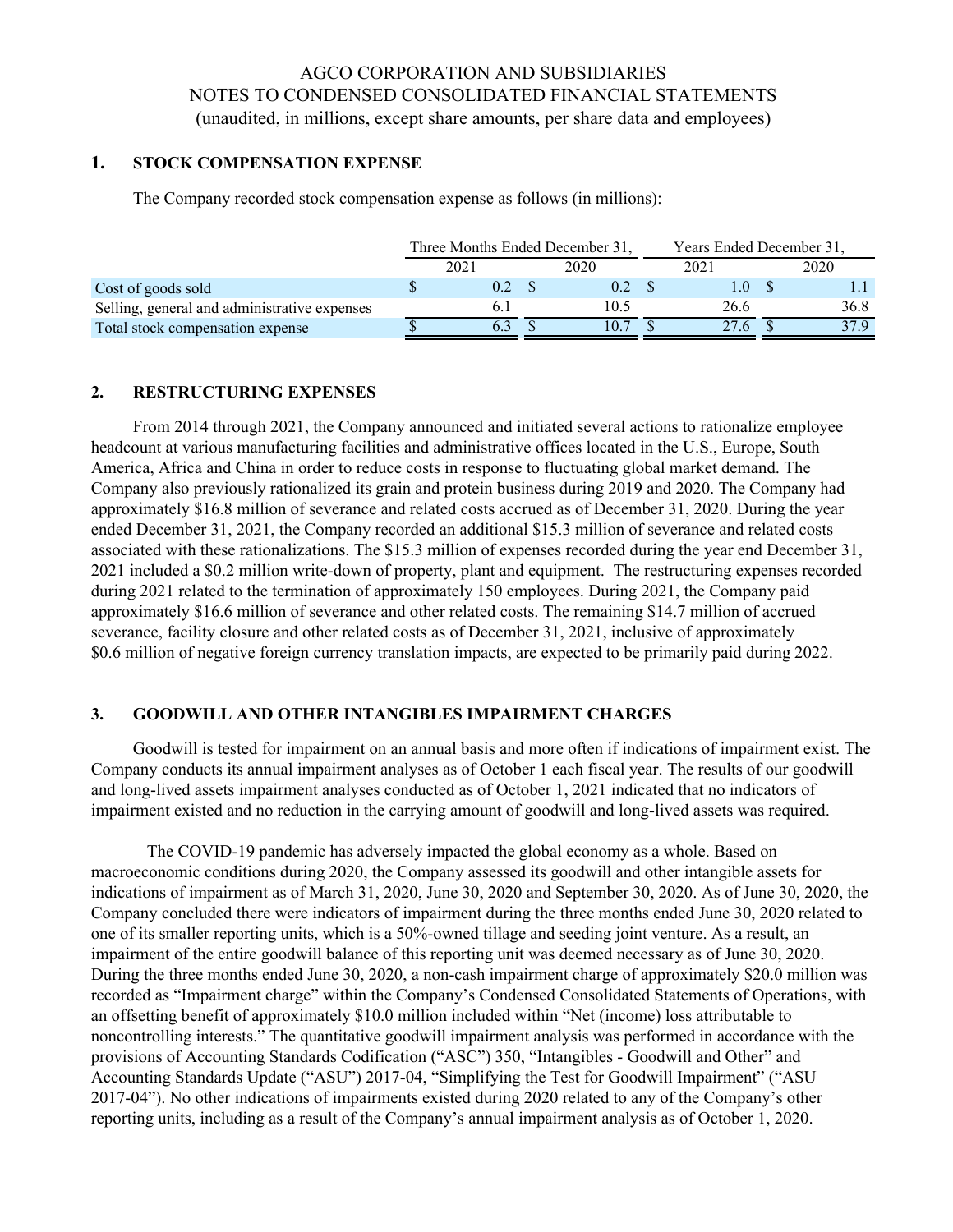## **4. INDEBTEDNESS**

Long-term debt at December 31, 2021 and 2020 consisted of the following (in millions):

|                                                        | December 31, 2021 | December 31, 2020 |
|--------------------------------------------------------|-------------------|-------------------|
| Senior term loan due 2022                              | \$                | 184.0             |
| Credit facility, expires 2023                          |                   | 277.9             |
| 1.002% Senior term loan due 2025                       | 283.7             | 306.7             |
| Senior term loans due between 2023 and 2028            | 445.9             | 806.0             |
| 0.800% Senior Notes Due 2028                           | 680.8             |                   |
| Other long-term debt                                   | 7.7               | 10.5              |
| Debt issuance costs                                    | (4.8)             | (2.5)             |
|                                                        | 1,413.3           | 1,582.6           |
| Less:                                                  |                   |                   |
| Senior term loans due 2021, net of debt issuance costs |                   | (323.6)           |
| Current portion of other long-term debt                | (2.1)             | (2.3)             |
| Total long-term indebtedness, less current portion     | 1,411.2           | 1,256.7           |

As of December 31, 2021 and 2020, the Company had short-term borrowings due within one year of approximately \$90.8 million and \$33.8 million, respectively.

On October 6, 2021, the Company issued €600.0 million (or approximately \$680.8 million) of senior notes at an issue price of 99.993%. The notes mature on October 6, 2028, and interest is payable annually, in arrears, at 0.800%. The senior notes contain covenants restricting, among other things, the incurrence of certain secured indebtedness. The senior notes are subject to both optional and mandatory redemption in certain events.

During October 2021, the Company used the proceeds received from the senior notes to repay its  $€150.0$  million (or approximately \$173.4 million as of October 8, 2021) senior term loan due 2022, \$370.0 million related to its multi-currency revolving credit facility, and two of its 2016 senior term loans due October 2021 with an aggregate amount outstanding of  $\epsilon$ 192.0 million (or approximately \$223.8 million as of October 19, 2021). In August 2021, prior to the issuance of the senior notes, the Company repaid two of its 2018 senior term loans due August 2021 with an aggregate amount of  $\epsilon$ 72.0 million (or approximately \$85.5 million as of August 1, 2021). On February 1, 2022, the Company repaid  $\epsilon$  = 72.5 million (or approximately \$81.7 million) of one of its 2018 senior term loans due August 2023 with existing cash on hand.

## **5. INVENTORIES**

Inventories at December 31, 2021 and 2020 were as follows (in millions):

|                              | December 31, 2021 |         | December 31, 2020 |        |
|------------------------------|-------------------|---------|-------------------|--------|
| Finished goods               |                   | 718.2   |                   | 641.3  |
| Repair and replacement parts |                   | 697.8   |                   | 652.3  |
| Work in process              |                   | 282.8   |                   | 175.1  |
| Raw materials                |                   | 894.9   |                   | 505.7  |
| Inventories, net             |                   | 2,593.7 |                   | .974.4 |

## **6. ACCOUNTS RECEIVABLE SALES AGREEMENTS**

The Company has accounts receivable sales agreements that permit the sale, on an ongoing basis, of a majority of its wholesale receivables in North America, Europe and Brazil to its U.S., Canadian, European and Brazilian finance joint ventures. As of December 31, 2021 and 2020, the cash received from receivables sold under the U.S., Canadian, European and Brazilian accounts receivable sales agreements was approximately \$1.3 billion and \$1.5 billion, respectively.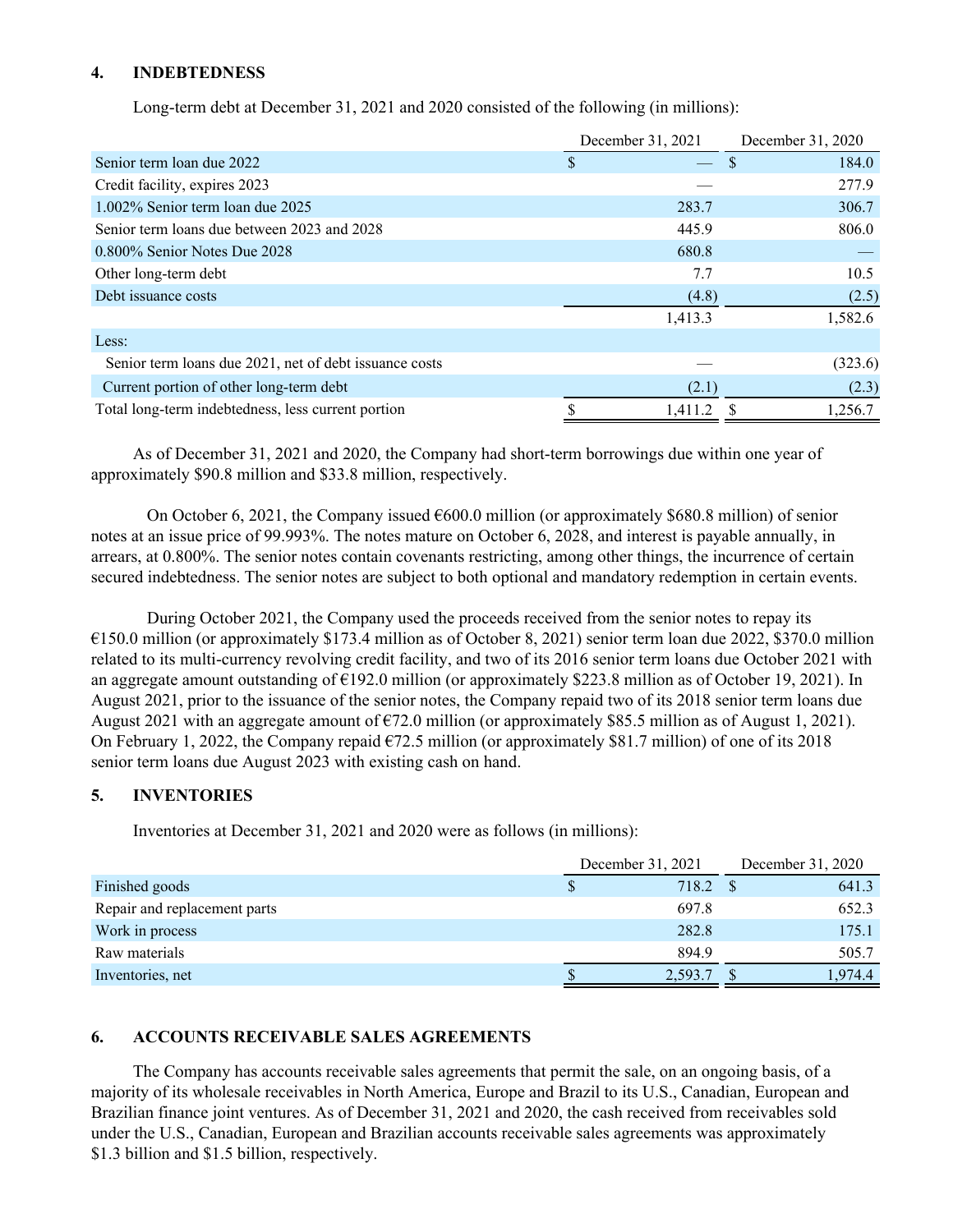In addition, the Company sells certain trade receivables under factoring arrangements to other financial institutions around the world. As of December 31, 2021 and 2020, the cash received from these arrangements was approximately \$215.4 million and \$199.9 million, respectively.

 Losses on sales of receivables associated with the accounts receivable financing facilities discussed above, reflected within "Other expense, net" in the Company's Condensed Consolidated Statements of Operations, were approximately \$7.4 million and \$24.5 million, respectively, during the three months and year ended December 31, 2021. Losses on sales of receivables associated with the accounts receivable financing facilities discussed above, reflected within "Other expense, net" in the Company's Condensed Consolidated Statements of Operations, were approximately \$5.6 million and \$24.1 million, respectively, during the three months and year ended December 31, 2020.

 The Company's finance joint ventures in Europe, Brazil and Australia also provide wholesale financing directly to the Company's dealers. As of December 31, 2021 and 2020, these finance joint ventures had approximately \$82.1 million and \$85.2 million, respectively, of outstanding accounts receivable associated with these arrangements.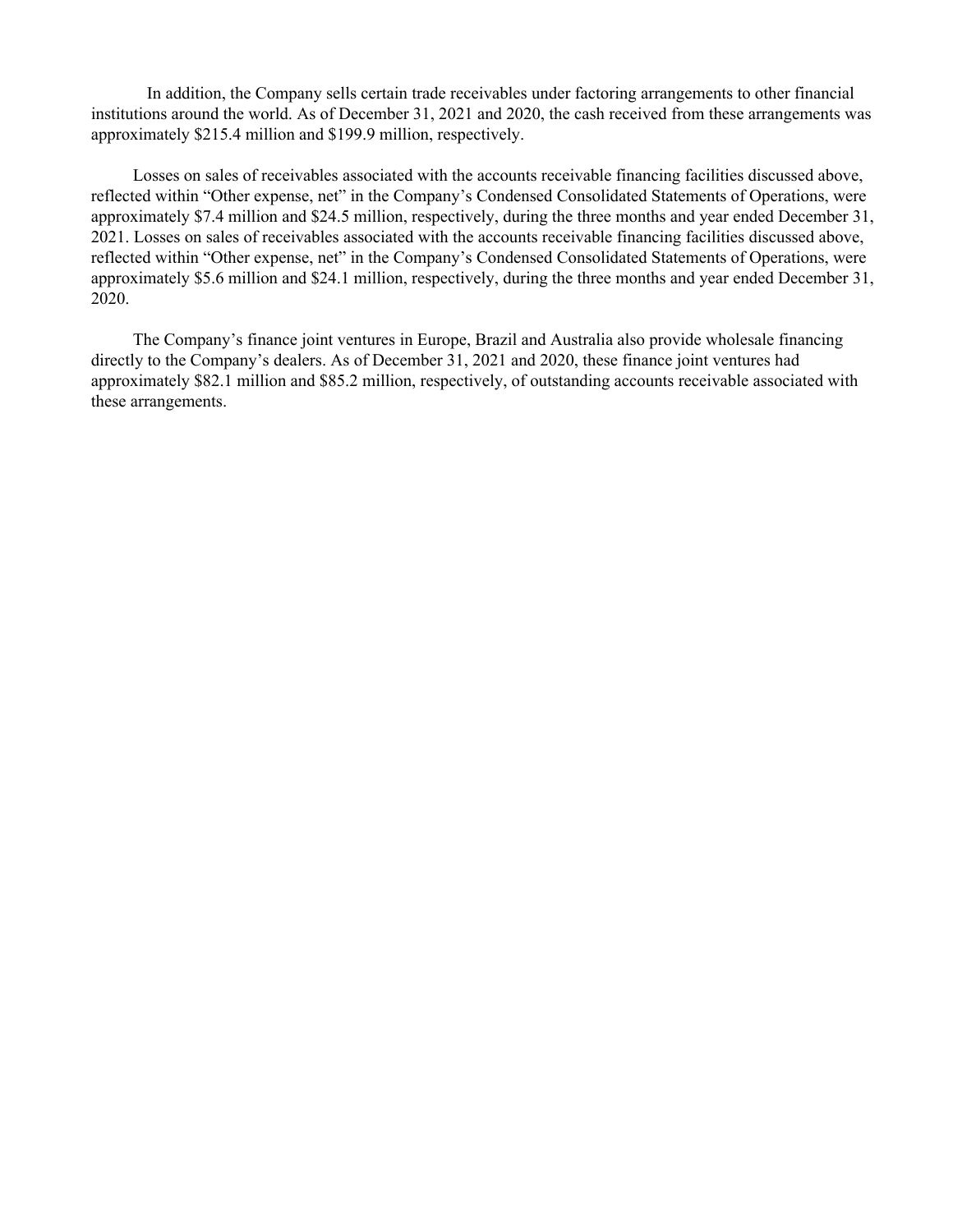# **7. NET INCOME PER SHARE**

 A reconciliation of net income attributable to AGCO Corporation and subsidiaries and weighted average common shares outstanding for purposes of calculating basic and diluted net income per share for the three months and years ended December 31, 2021 and 2020 is as follows (in millions, except per share data):

|                                                                                                                                                | Three Months Ended<br>December 31. |    |       | <b>Years Ended December</b> | 31, |       |
|------------------------------------------------------------------------------------------------------------------------------------------------|------------------------------------|----|-------|-----------------------------|-----|-------|
|                                                                                                                                                | 2021                               |    | 2020  | 2021                        |     | 2020  |
| Basic net income per share:                                                                                                                    |                                    |    |       |                             |     |       |
| Net income attributable to AGCO Corporation and subsidiaries                                                                                   | 282.1                              | S  | 135.4 | 897.0                       |     | 427.1 |
| Weighted average number of common shares outstanding                                                                                           | 74.7                               |    | 74.9  | 75.2                        |     | 75.0  |
| Basic net income per share attributable to AGCO Corporation and<br>subsidiaries                                                                | 3.77                               | -S | 1.81S | 11.93                       | - S | 5.69  |
| Diluted net income per share:                                                                                                                  |                                    |    |       |                             |     |       |
| Net income attributable to AGCO Corporation and subsidiaries                                                                                   | 282.1                              |    | 135.4 | 897.0                       |     | 427.1 |
| Weighted average number of common shares outstanding                                                                                           | 74.7                               |    | 74.9  | 75.2                        |     | 75.0  |
| Dilutive stock-settled appreciation rights, performance share<br>awards and restricted stock units                                             | 0.6                                |    | 1.0   | 0.5                         |     | 0.6   |
| Weighted average number of common shares and common share<br>equivalents outstanding for purposes of computing diluted net<br>income per share | 75.3                               |    | 75.9  | 75.7                        |     | 75.6  |
| Diluted net income per share attributable to AGCO Corporation<br>and subsidiaries                                                              | 3.75                               | S  | 1.78  | 11.85                       | \$. | 5.65  |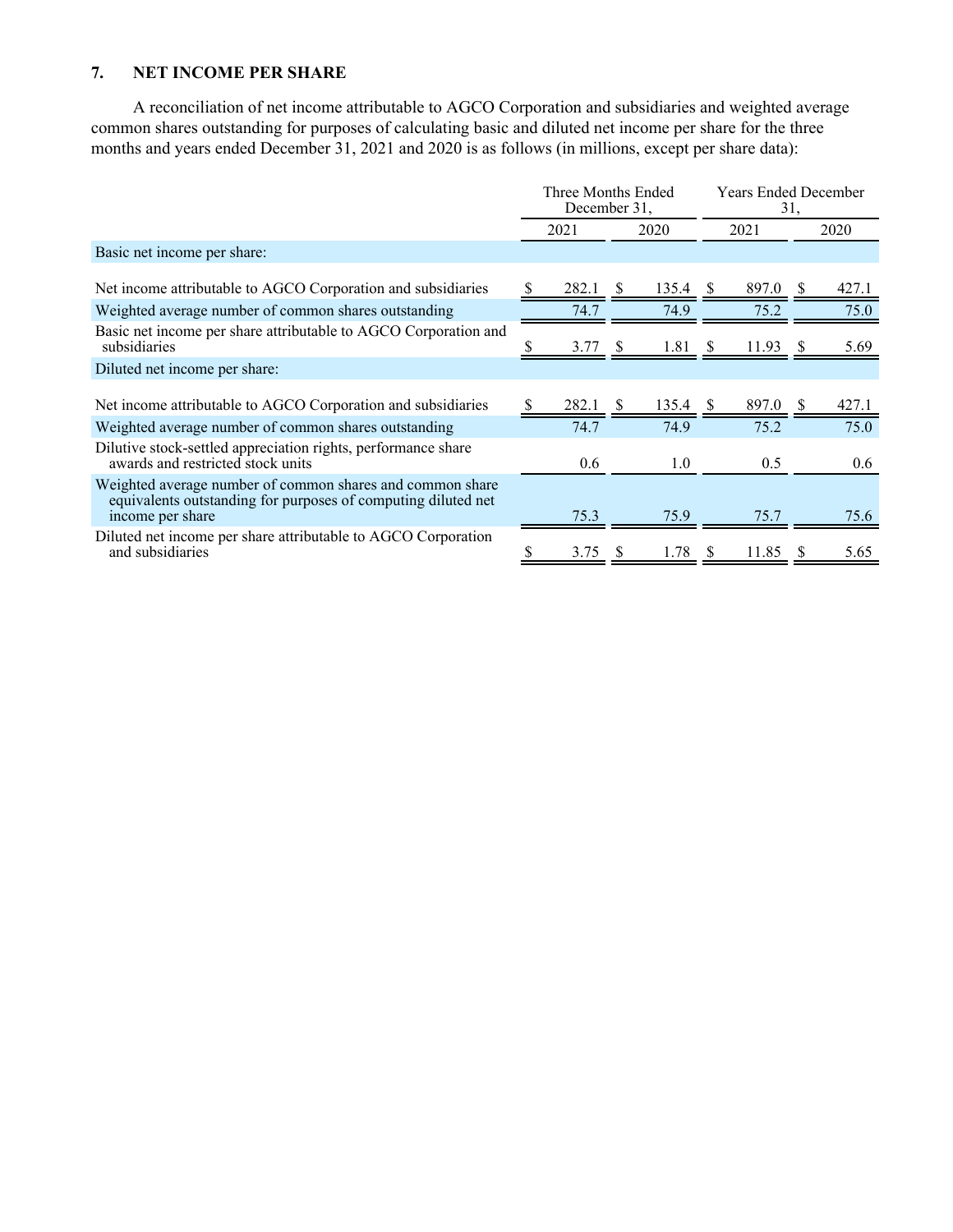### **8. SEGMENT REPORTING**

 The Company's four reportable segments distribute a full range of agricultural equipment and related replacement parts. The Company evaluates segment performance primarily based on income from operations. Sales for each segment are based on the location of the third-party customer. The Company's selling, general and administrative expenses and engineering expenses are charged to each segment based on the region and division where the expenses are incurred. As a result, the components of income from operations for one segment may not be comparable to another segment. Segment results for the three months and years ended December 31, 2021 and 2020 are as follows (in millions):

|                                 |               | North   |          | South   |               | Europe/     |              | Asia/          |               |              |
|---------------------------------|---------------|---------|----------|---------|---------------|-------------|--------------|----------------|---------------|--------------|
| Three Months Ended December 31. |               | America |          | America |               | Middle East |              | Pacific/Africa |               | Consolidated |
| 2021                            |               |         |          |         |               |             |              |                |               |              |
| Net sales                       | \$            | 674.7   | S        | 405.6   | <b>S</b>      | 1,796.9     | \$           | 278.0          | S.            | 3,155.2      |
| Income from operations          |               | 23.7    |          | 48.5    |               | 217.3       |              | 37.7           |               | 327.2        |
| 2020                            |               |         |          |         |               |             |              |                |               |              |
| Net sales                       | $\mathcal{S}$ | 485.1   | <b>S</b> | 267.5   | <sup>\$</sup> | 1,722.7     | \$.          | 241.8          | <sup>\$</sup> | 2,717.1      |
| Income from operations          |               | 9.8     |          | 15.9    |               | 204.5       |              | 25.6           |               | 255.8        |
|                                 |               |         |          |         |               |             |              |                |               |              |
|                                 |               |         |          |         |               |             |              |                |               |              |
|                                 |               | North   |          | South   |               | Europe/     |              | Asia/          |               |              |
| Years Ended December 31.        |               | America |          | America |               | Middle East |              | Pacific/Africa |               | Consolidated |
| 2021                            |               |         |          |         |               |             |              |                |               |              |
| Net sales                       | \$            | 2,659.2 | \$.      | 1,307.7 | \$.           | 6,221.7     | -S           | 949.7          | <sup>\$</sup> | 11,138.3     |
| Income from operations          |               | 238.1   |          | 132.2   |               | 755.4       |              | 113.9          |               | 1,239.6      |
| 2020                            |               |         |          |         |               |             |              |                |               |              |
| Net sales                       | $\mathcal{S}$ | 2,175.0 | -\$      | 873.8   | \$.           | 5,366.9     | <sup>S</sup> | 734.0          | -S            | 9,149.7      |

 A reconciliation from the segment information to the consolidated balances for income from operations is set forth below (in millions):

|                                     |        | Three Months Ended December 31, | Years Ended December 31, |         |  |         |  |
|-------------------------------------|--------|---------------------------------|--------------------------|---------|--|---------|--|
|                                     | 2021   | 2020                            |                          | 2021    |  | 2020    |  |
| Segment income from operations      | 327.2  | 255.8 \$                        |                          | 1,239.6 |  | 870.4   |  |
| Corporate expenses                  | (33.9) | (38.2)                          |                          | (135.2) |  | (134.7) |  |
| Amortization of intangibles         | (15.3) | (14.8)                          |                          | (61.1)  |  | (59.5)  |  |
| Stock compensation expense          | (6.1)  | (10.5)                          |                          | (26.6)  |  | (36.8)  |  |
| Restructuring expenses              | (7.9)  | (14.3)                          |                          | (15.3)  |  | (19.7)  |  |
| Impairment charges                  |        |                                 |                          |         |  | (20.0)  |  |
| Consolidated income from operations | 264.0  | 178.0                           |                          | 1,001.4 |  | 599.7   |  |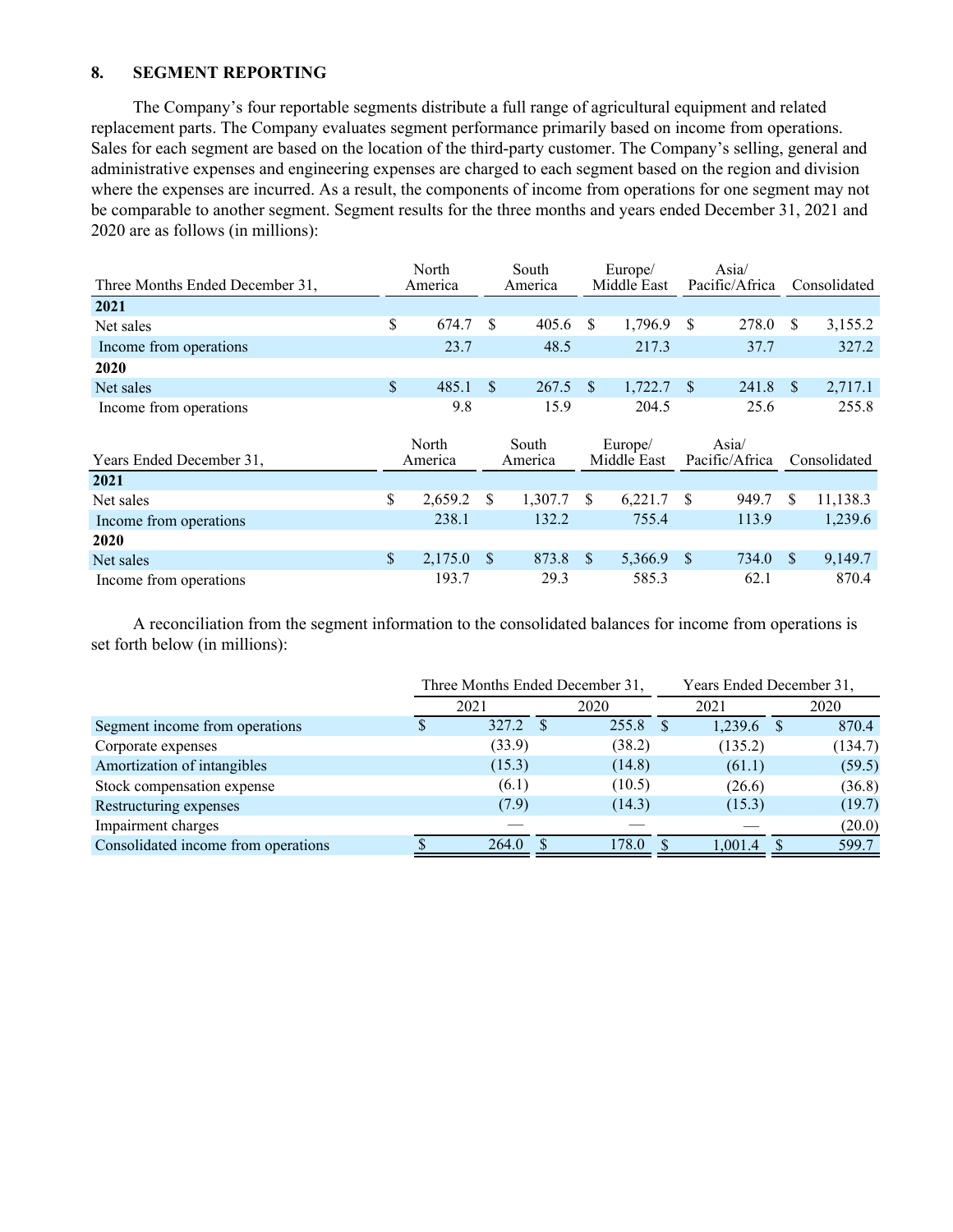#### **RECONCILIATION OF NON-GAAP MEASURES**

 This earnings release discloses adjusted income from operations, adjusted net income, adjusted net income per share, free cash flow and net sales on a constant currency basis, each of which exclude amounts that are typically included in the most directly comparable measure calculated in accordance with U.S. generally accepted accounting principles ("GAAP"). A reconciliation of each of those measures to the most directly comparable GAAP measure is included below.

 The following is a reconciliation of reported income from operations, net income and net income per share to adjusted income from operations, net income and net income per share for the three months and years ended December 31, 2021 and 2020 (in millions, except per share data):

|                                                               |      | Three Months Ended December 31.                       |                              |        |                                        |        |                                                       |       |                        |        |                               |        |  |
|---------------------------------------------------------------|------|-------------------------------------------------------|------------------------------|--------|----------------------------------------|--------|-------------------------------------------------------|-------|------------------------|--------|-------------------------------|--------|--|
|                                                               | 2021 |                                                       |                              |        |                                        |        | 2020                                                  |       |                        |        |                               |        |  |
|                                                               |      | Income From<br>Operations <sup><math>(2)</math></sup> | Net<br>Income <sup>(1)</sup> |        | Net Income<br>Per Share <sup>(1)</sup> |        | Income From<br>Operations <sup><math>(2)</math></sup> |       | Net<br>Income $^{(1)}$ |        | Net Income<br>Per Share $(1)$ |        |  |
| As reported                                                   | S    | 264.0                                                 | S                            | 282.1  | S                                      | 3.75   | \$.                                                   | 178.0 | S                      | 135.4  | \$.                           | 1.78   |  |
| Restructuring expenses $^{(3)}$                               |      | 7.9                                                   |                              | 5.5    |                                        | 0.07   |                                                       | 14.3  |                        | 14.2   |                               | 0.19   |  |
| Gain on sale of investment in<br>affiliate $(4)$              |      |                                                       |                              |        |                                        |        |                                                       |       |                        | (32.5) |                               | (0.43) |  |
| Deferred income tax<br>adjustment <sup><math>(5)</math></sup> |      |                                                       |                              | (55.6) |                                        | (0.74) |                                                       |       |                        |        |                               |        |  |
| As adjusted                                                   |      | 272.0                                                 |                              | 232.0  |                                        | 3.08   |                                                       | 192.2 | S                      | 117.1  |                               | 1.54   |  |
|                                                               |      |                                                       |                              |        |                                        |        |                                                       |       |                        |        |                               |        |  |

 $<sup>(1)</sup>$  Net income and net income per share amounts are after tax.</sup>

(2) Rounding may impact summation of amounts.

 $^{(3)}$  The restructuring expenses recorded during the three months ended December 31, 2021 and 2020 related primarily to severance and other related costs associated with the Company's rationalization of certain U.S., European and South American manufacturing operations and various administrative offices, including costs associated with the Company's rationalization of its grain and protein business.

<sup>(4)</sup> The Company has a minority interest in Tractors and Farm Equipment Limited ("TAFE"). During the three months ended December 31, 2020, TAFE repurchased a portion of its common stock from the Company resulting in a gain of approximately \$32.5 million.

<sup>(5)</sup> During the three months ended December 31, 2021, the Company's income tax provision includes the benefit of a reversal of approximately \$55.6 million related to a valuation allowance previously established against the Company's net deferred tax assets in Brazil. Significant improvements in income from operations in Brazil during 2021, as well as updated operating income forecasts for future years, supported the reversal of the valuation allowance during the three months ended December 31, 2021.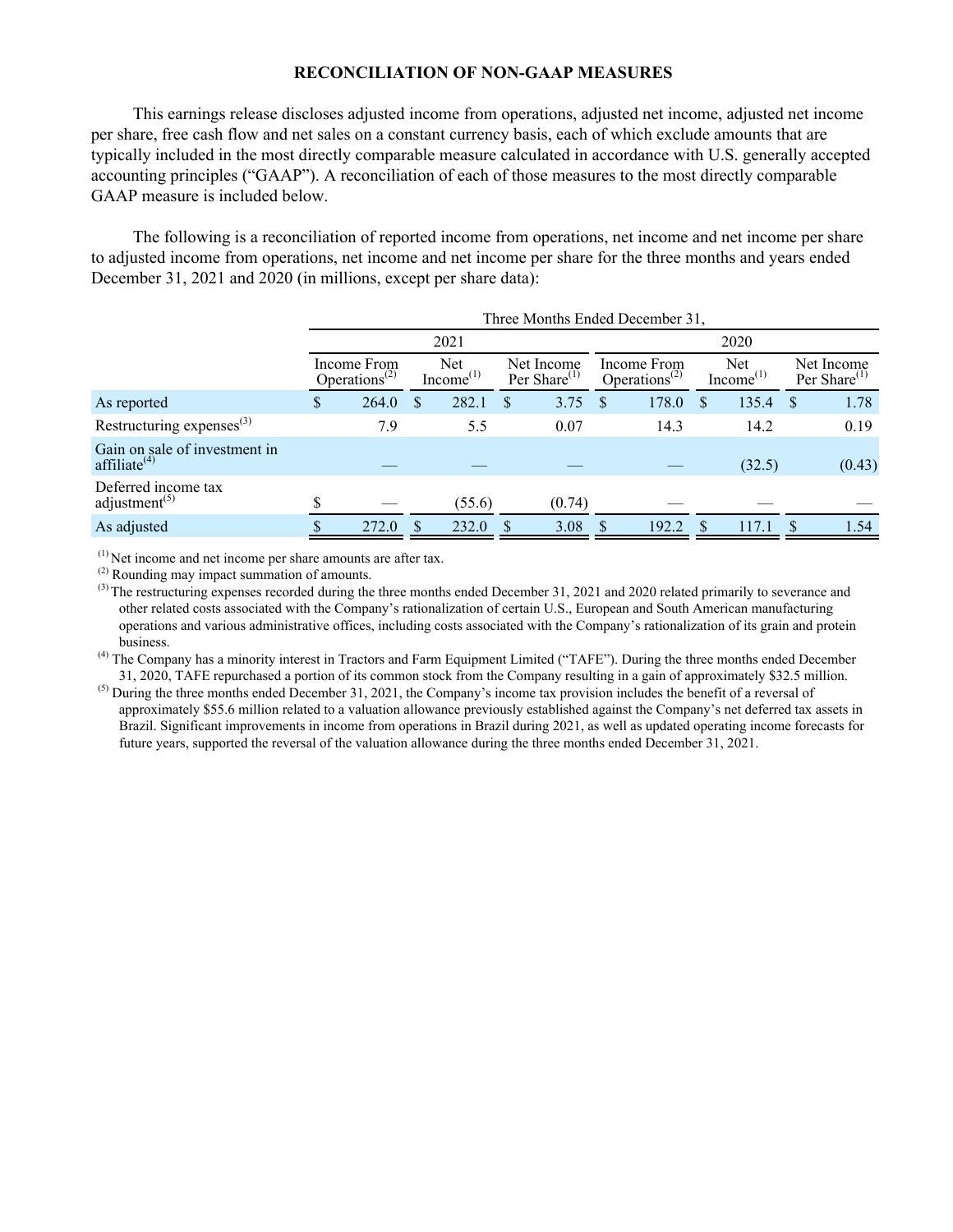|                                                           | I cals Eliucu Deceniuci 91, |                           |   |                              |   |                                  |     |                                         |     |                                              |     |                                  |  |
|-----------------------------------------------------------|-----------------------------|---------------------------|---|------------------------------|---|----------------------------------|-----|-----------------------------------------|-----|----------------------------------------------|-----|----------------------------------|--|
|                                                           | 2021                        |                           |   |                              |   |                                  |     | 2020                                    |     |                                              |     |                                  |  |
|                                                           |                             | Income From<br>Operations |   | Net<br>Income <sup>(1)</sup> |   | Net Income<br>Per Share $^{(1)}$ |     | Income From<br><i><b>Operations</b></i> |     | Net<br>Income <sup><math>(1)(2)</math></sup> |     | Net Income<br>Per Share $^{(1)}$ |  |
| As reported                                               | S                           | 1,001.4                   | S | 897.0                        | S | 11.85                            | \$. | 599.7                                   | S   | 427.1                                        | \$. | 5.65                             |  |
| Goodwill impairment charge <sup>(3)</sup>                 |                             |                           |   |                              |   |                                  |     | 20.0                                    |     | 10.0                                         |     | 0.13                             |  |
| Restructuring expenses $(4)$                              |                             | 15.3                      |   | 11.8                         |   | 0.16                             |     | 19.7                                    |     | 19.5                                         |     | 0.26                             |  |
| Gain on sale of investment in<br>affiliate <sup>(5)</sup> |                             |                           |   |                              |   |                                  |     |                                         |     | (32.5)                                       |     | (0.43)                           |  |
| Deferred income tax<br>adjustment <sup>(6)</sup>          |                             |                           |   | (123.4)                      |   | (1.63)                           |     |                                         |     |                                              |     |                                  |  |
| As adjusted                                               |                             | 1,016.7                   |   | 785.4                        |   | 10.38                            |     | 639.4                                   | \$. | 424.2                                        |     | 5.61                             |  |

Years Ended December 31,

(1) Net income and net income per share amounts are after tax.

(2) Rounding may impact summation of amounts.

<sup>(3)</sup> During the year ended December 31, 2020, the Company recorded a goodwill impairment charge of approximately \$20.0 million related to a joint venture in which it owns a 50% interest. See Note 3 for further information.

<sup>(4)</sup> The restructuring expenses recorded during the year ended December 31, 2021 and 2020 related primarily to severance and other related costs associated with the Company's rationalization of certain U.S., European and South American manufacturing operations and various administrative offices, including costs associated with the Company's rationalization of its grain and protein business.

<sup>(5)</sup> The Company has a minority interest in TAFE. During the three months ended December 31, 2020, TAFE repurchased a portion of its common stock from the Company resulting in a gain of approximately \$32.5 million.

 $^{(6)}$  During the year ended December 31, 2021, the Company's income tax provision includes the benefit of the reversal of approximately \$67.8 million and \$55.6 million, respectively, related to valuation allowances previously established against the Company's net deferred tax assets in the United States and Brazil, respectively. Significant improvements in income from operations in the United States and Brazil during 2020, as well as during 2021 and future years, supported the reversal of the valuation allowances.